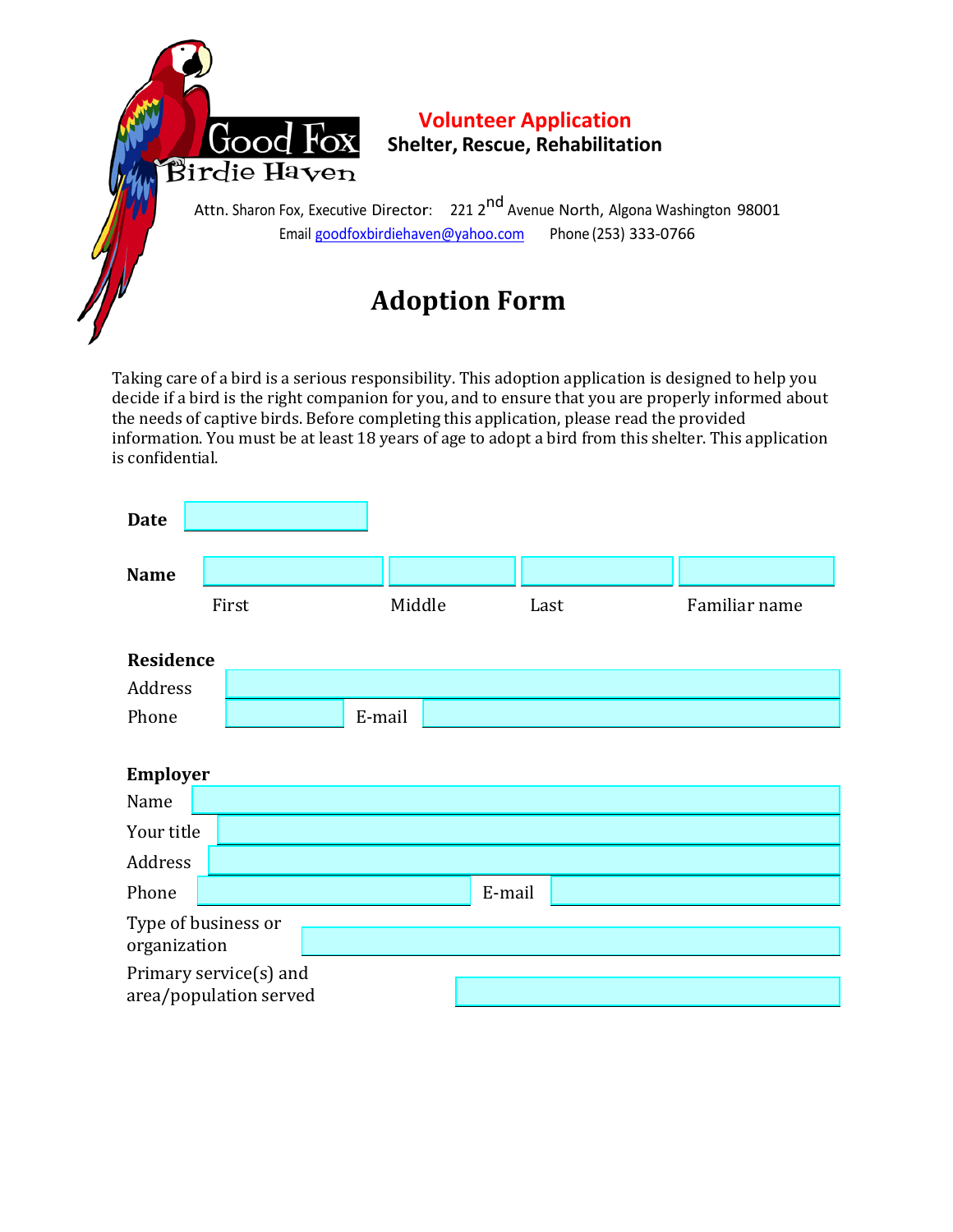| Preferred method of contact | $\Box$ Work |
|-----------------------------|-------------|
|-----------------------------|-------------|

| Wor |  |
|-----|--|
|     |  |

☐ Residence

| Type of Residence                                           | House $\Box$     |
|-------------------------------------------------------------|------------------|
|                                                             | Condo $\Box$     |
|                                                             | Apartment $\Box$ |
|                                                             | Other $\Box$     |
| Do you Rent or Own?                                         | $0$ wn $\Box$    |
|                                                             | Rent $\Box$      |
| Are you allowed to have birds in your home?                 | Yes $\Box$       |
|                                                             | $No \square$     |
| Are all parties you live with okay with you adopting birds? | Yes $\Box$       |
|                                                             | $No \Box$        |
| Does anyone in your household have asthma?                  | Yes $\Box$       |
|                                                             | $No \square$     |
| Does anyone in your household smoke?                        | Yes $\Box$       |
|                                                             | $No \square$     |

## **Why are you interested in adopting a bird?**

**What are the most important characteristics you are looking for in a bird?**

**Who will be the primary caretaker of the bird?**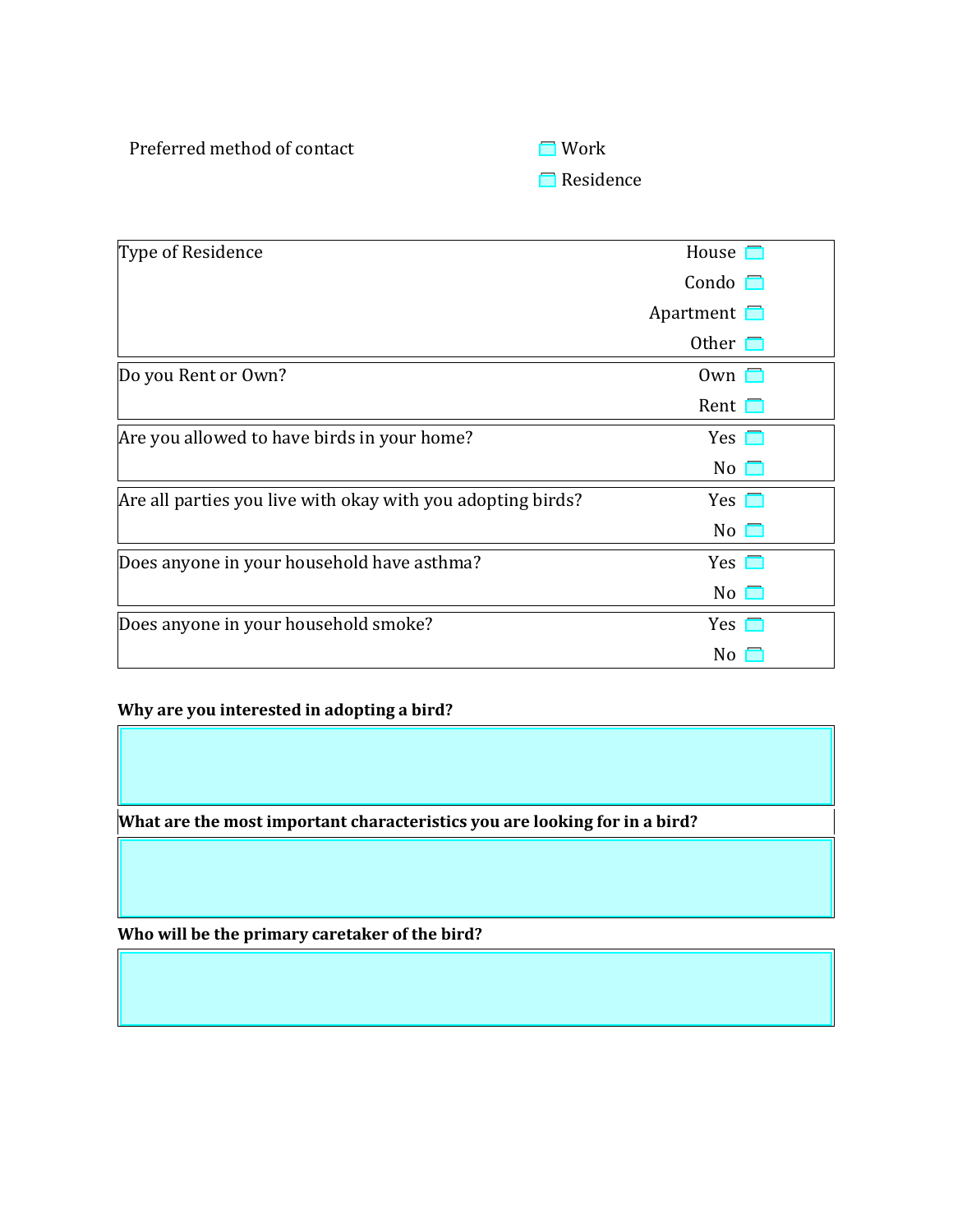**Who will care for the bird when the primary caretaker is away, either for business or vacation?**

**Approximately how much time will the responsible person have available to spend with the bird?** Weekdays<sup>[1]</sup>

| .                                                    |  |
|------------------------------------------------------|--|
| Weekends                                             |  |
| How many hours a day would the bird be<br>left alone |  |

**How will you provide daily exercise and entertainment for your bird?**

**What do you feed an exotic bird?**

ř.

| Do you have any experience in keeping birds?           | $Yes \Box$   |
|--------------------------------------------------------|--------------|
|                                                        | No           |
| Would you be willing to attend a class on bird care if | $Yes \Box$   |
| available?                                             | No           |
| Do you know an avian/exotic veterinarian?              | $Yes \Box$   |
|                                                        | $No \square$ |

**How do you feel about the bird developing bad habits (destruction of clothing, furniture, drapery, biting; screaming, aggression, leaving droppings everywhere), and breaking their habits?**

| Would you like us to recommend an avian/exotic | $Yes \Box$ |
|------------------------------------------------|------------|
| veterinarian?                                  | No         |